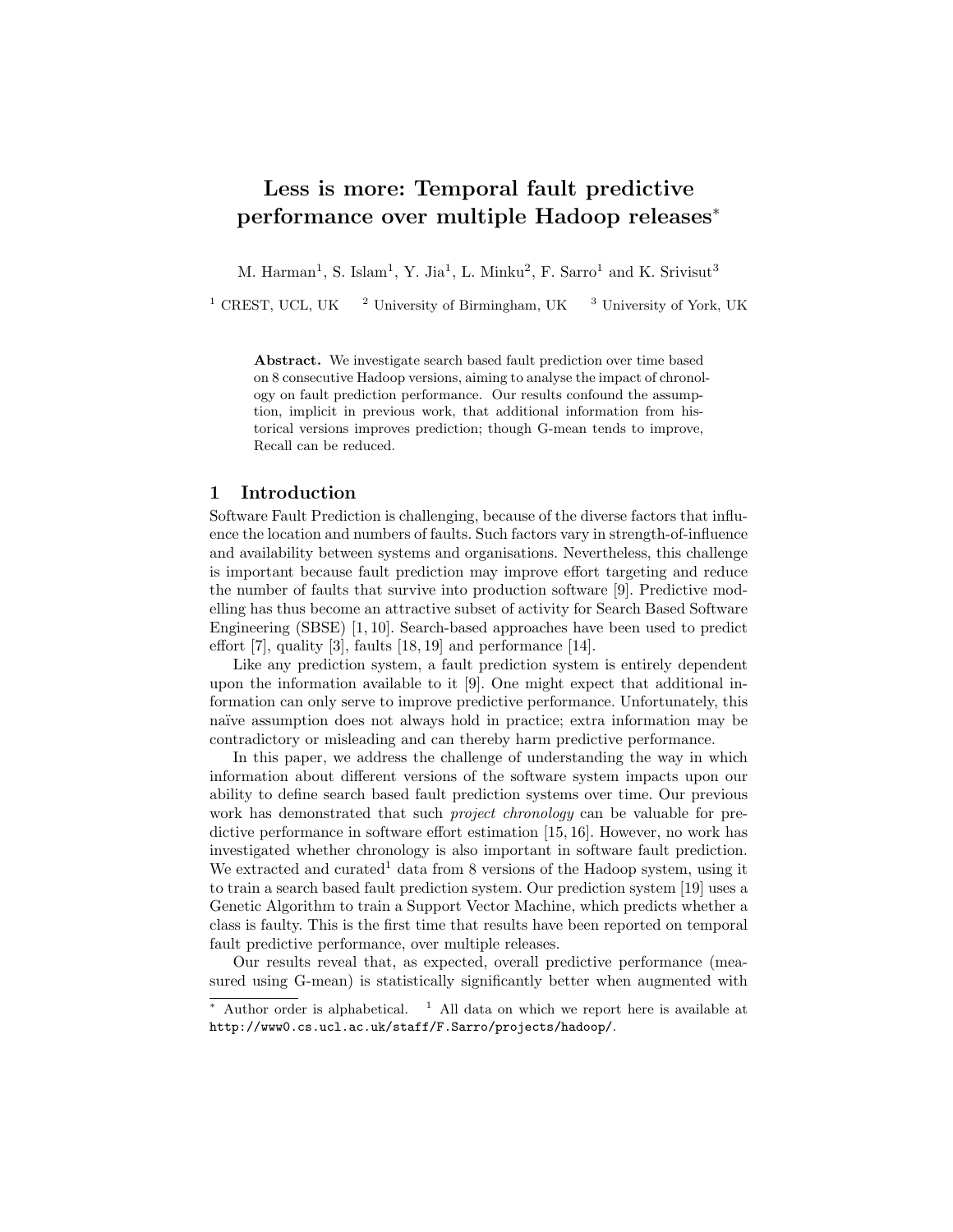the data from the entire version history. However, perhaps more surprisingly, we also found that, for half the versions considered, Recall is statistically significantly better using *solely* the previous version. Therefore, this study calls for a fundamental change in the way we view software fault prediction, in order to take chronology into account.

## 2 Search-Based Temporal Fault Prediction

Problem formulation: We formulate software fault prediction as a temporal learning problem in which data on a different version of a software system are made available at each *time step*. These data comprise metrics describing all existing classes within the source code of the given version and whether or not faults to be fixed have been found in those classes. Data on all versions up to the current time step are available for building models, even though one may chose not to use all data available. At each time step, faults are predicted in the next version of the system. We refer to the version received at time step t as  $v_t$ .

Experimental Objective and Setup: The main objective of our experiments is to analyse how data from different versions of the software system Hadoop impact upon our ability to define search based fault prediction over time. We analysed the following models' performance at predicting faults in version  $v_{t+1}$ :

- Models  $M_t$ : each model  $M_t$  is trained using all versions  $v_0$  to  $v_t$ ;
- Models  $MP_t$ : each model  $MP_t$  is trained using only the previous version  $v_t$ .

This allows us to check whether models trained on the most recent version may outperform models trained on all versions so far. In addition, we also investigate the performance of a model  $MP_t$ , built from version t, at predicting faults in each and all of the subsequent versions. This will reveal whether the performance of old models always decreases with time, or whether old models can remain useful for prolonged periods of time.

The performance measures analysed are G-mean and Recall. Hadoop denotes a so-called 'imbalanced' learning problem; there are much more non-faulty than faulty examples. We use G-mean because it is usually considered to be more robust than other measures (e.g., the so-called 'Accuracy' and 'F-measure') to the influence of the faulty and non-faulty classes on performance [13]. It is defined as the geometric mean of the Recall and Specificity. Recall is the rate of faulty examples correctly classified as being faulty (i.e., the True Positive Rate), while Specificity is the rate of non-faulty examples correctly classified as being nonfaulty (i.e., the False Negative Rate). Recall is particularly important to the software engineer because a good Recall means that few faulty components will be missed. The consequences of low Recall have been argued to be far more important than those of low Precision [17]. This motivates the study of Recall in our analysis.

Technique: Several studies [6, 8] have claimed that Support Vector Machines (SVMs) are successful at predicting fault-proneness in software components. However, in order to obtain a more accurate classification, SVMs required a suitable configuration. Previous work has shown that using a Genetic Algorithm (GA) for configuring SVMs enables them to outperform several other techniques,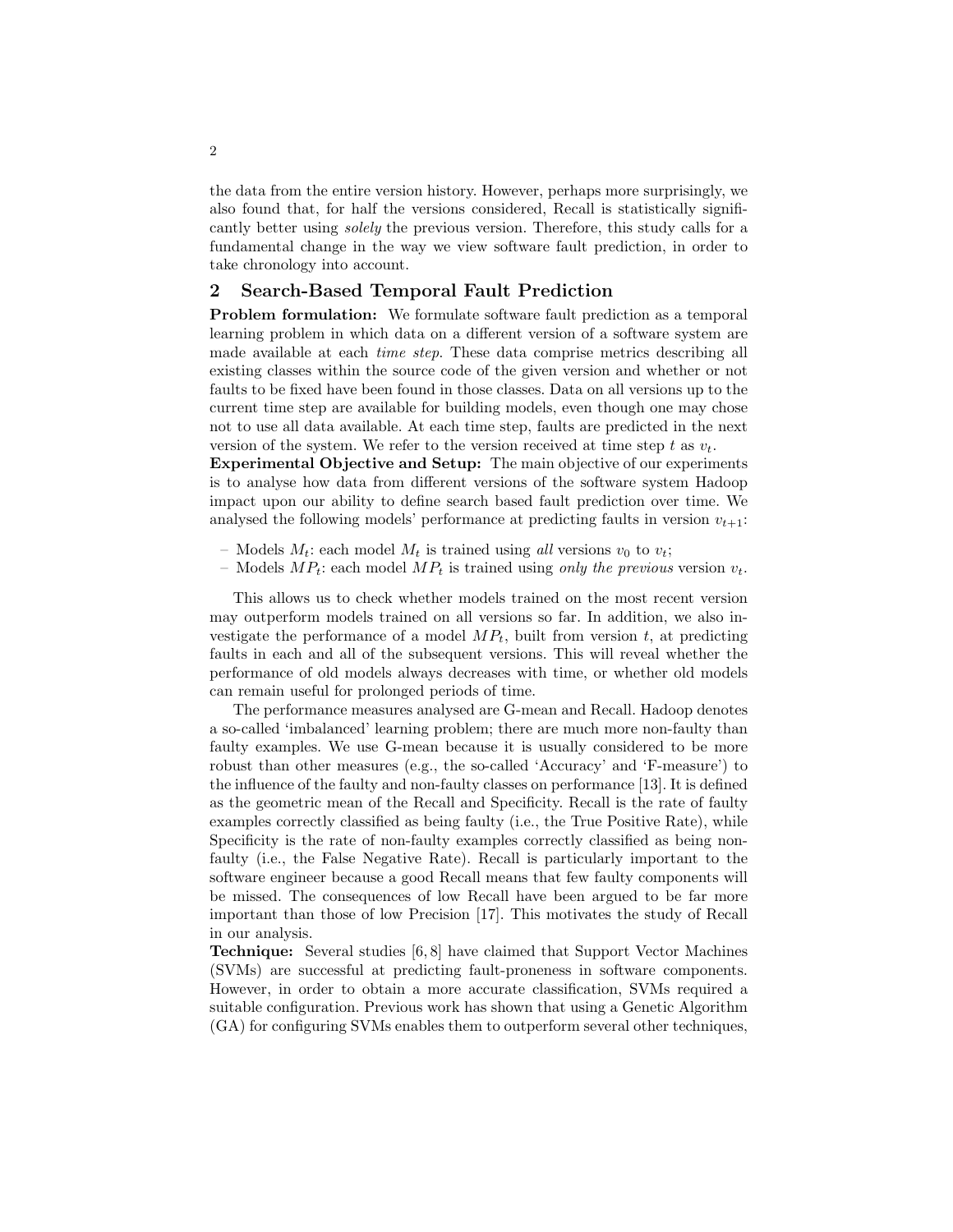being effective for inter-release fault prediction [5, 19]. This motivates the choice of this technique in our experiments. The technique works as follows: a solution to the problem is an SVM configuration consisting of  $n$  parameters (with  $n$ determined by the SVN kernel function).

As kernel function, we employed the widely used Radial Basis Functions (RBF), which has two parameters C (the soft margin parameter) and  $\gamma$  (the radius of the RBF kernel). The GA chromosome is thus composed by two genes, for C and  $\gamma$ , the values of which vary in the ranges [0.000001, 0.01] and [8,32000] respectively. An initial population of 100 random chromosomes was created. To compute the fitness of a chromosome, representing an SVM configuration, we execute the SVM with the chosen configuration on the training set, thereby obtaining fault predictions. These predictions are evaluated using G-mean as performance criterion (fitness function). Random undersampling [13] of the SVM's training set was used to deal with class imbalance.

To create the new offspring, we use tournament selection with single point crossover and mutation, each with probability of 0.5 and 0.1 respectively. We terminate the search after 300 generations or when best fitness remains unchanged for 30 generations. The GA setting was chosen to be the same to previous work [5, 19]. To cope with the stochastic nature of GA, we execute 30 runs and report the boxplots of the performance obtained on the test set, backed up by the results of non-parametric inferential statistical tests, as recommended in the literature [2, 12]. As sanity check, we compared our results to those obtained by using a uniformly random classifier that predicts each component in a given test set to be faulty or not-faulty with the same probability (i.e., Random Guessing). Data Extracted and Preprocessing: We mined the Hadoop JIRA issue repository<sup>2</sup> to extract bug information for each Hadoop Common revision. We filtered out unresolved bugs and only considered fixed bugs with available patches. An issue is deemed to be a 'fixed bug issue' if its type attribute is Bug, its resolution status is Fixed, its status is either Closed or Resolved and the number of attachments is greater than one. We coded this rule as a 'JQL' query, using the JIRA command line tool to extract bug information automatically from the Hadoop JIRA repository. We examined the patches for each bug and located the source files that changed to fix it, considering only the latest patch version for multiply-patched bugs. For each Java class contained in a given revision, we computed the number of bugs found together with the Chidamber-Kemerer metrics [4] and the Lines of Code (LoC) metric using the tool ckjm<sup>3</sup>. The overall data collection and post-processing procedures are described in Algorithm 1.

We analysed the first 8 versions of Hadoop Common (from 0.0.1 to 0.8.0) containing in total 16 minor releases. From these releases we extracted 626 bug fixes. We filtered out those affecting non java-components and the components contained in the package's tests and examples. This left 509 bug fixes with which we experimented. For each version, we aggregated the data for all the corresponding revisions and considered a class to be faulty if its number of bugs is greater than 1. Considering all revisions together, 81% of the components are non-faulty

<sup>&</sup>lt;sup>2</sup> https://issues.apache.org/jira/browse/hadoop <sup>3</sup> omit.iiar.pwr.wroc.pl/p\_inf/ckjm/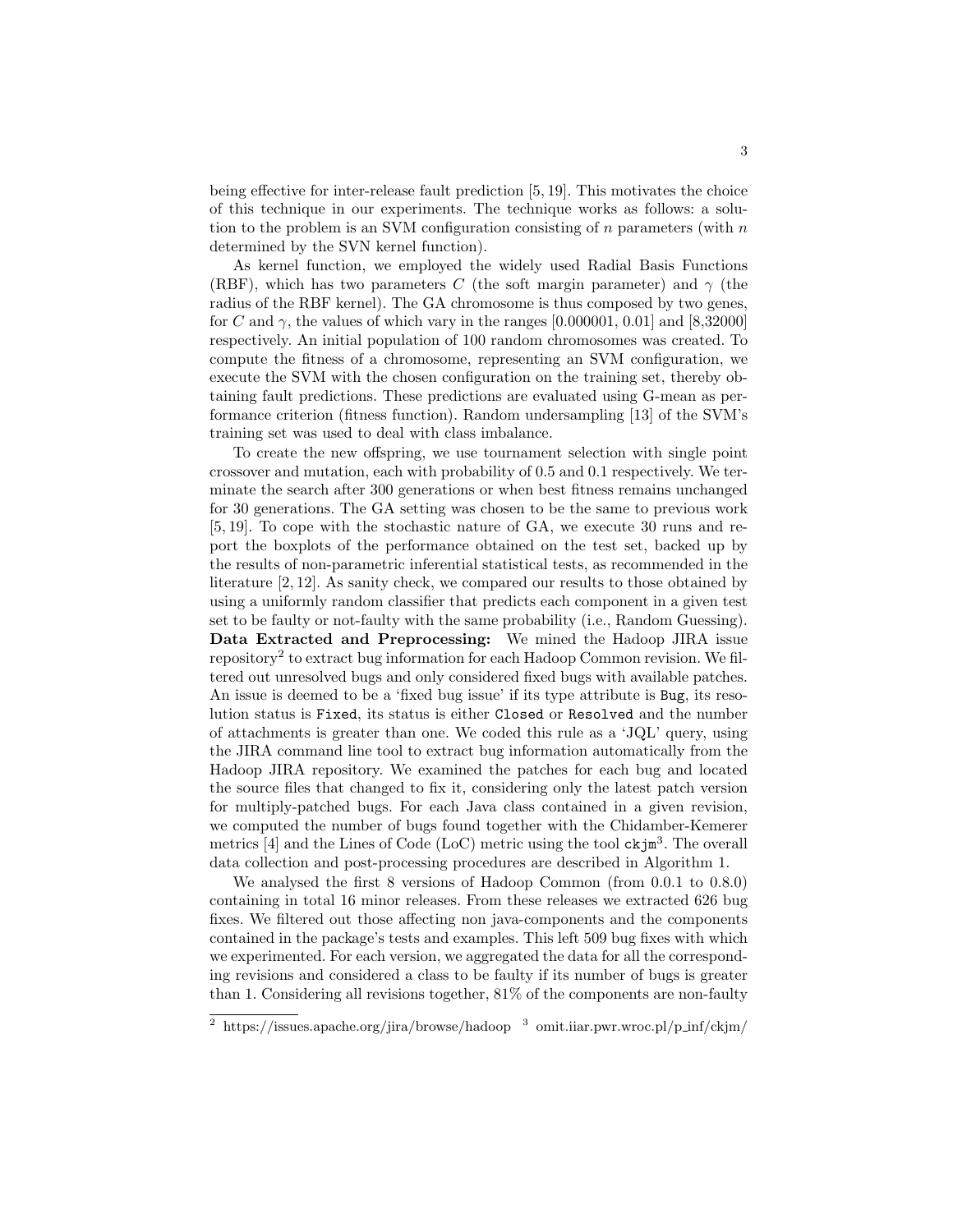and 19% are faulty. To save space and support replication, all our data, statistics and results are available on-line  $4$ .

Algorithm 1 The overall data collection and post processing procedures

| 1: for each released version do                           |
|-----------------------------------------------------------|
| get issue-keys with the JQL query:                        |
| project = "HADOOP" and issuetype = Bug and                |
| $resolution = Fixed$ and $statusin(Resolved, Closed)$ and |
| "Attachmentcount" > "1"                                   |
| for each <i>issue-key</i> do                              |
| save all information of this issue                        |
| get attachment list and find name for the latest patch    |
| download the latest patch                                 |
| link current issue to files changed in the patch          |
| end for                                                   |
| get current version of the source from GIT/SVN            |
| compute the metrics for the source files                  |
| 11:<br>end for                                            |
| 12: merge metrics and bugs for each component together    |
|                                                           |

#### 3 Results

Figure 1 presents boxplots for G-mean and Recall values obtained over 30 runs for all models described in Section 2 and for Random Guessing (RG).

We observe that the best among the two models  $(M_t \text{ or } MP_t)$  performs in general better than RG. One-tailed Wilcoxon Sign Rank tests with Holm-Bonferroni corrections (overall  $\alpha = 0.05$ ) revealed that GA+SVM was significantly better than RG (with high effect size:  $\hat{A}_{12} > 0.81$ ) in terms of G-mean on all the considered versions, except for  $t = 5$  where there was no statistical difference. The best among the two models is significantly better than RG in terms of Recall on all the considered versions (with high effect size:  $\hat{A}_{12} > 0.80$ ).

We now compare the performance of model  $M_t$ , against the corresponding model  $MP_t$ , to assess whether models trained on all data outperform those trained solely on the previous version.

Figure 1 reveals that the prediction ability of the models  $M_t$  and  $MP_t$  varies depending on the version. In particular,  $M_t$  provided better G-mean than  $MP_t$ on all the versions  $v_{t+1}$  except for  $t = 1$ , while  $MP_1$  provided the best G-mean. This is expected; early versions offer less information. However,  $M_t$  provided better Recall values than  $MP_t$  only in two cases  $(t = 2$  and  $t = 6)$ , similar in one case  $(t = 3)$ , and worse in the remaining ones  $(t = 1, t = 4, t = 5)$ .

To assess whether these differences are significant we used the Wilcoxon Signed Rank Test with Holm-Bonferroni corrections (overall  $\alpha = 0.05$ ). In particular, we check two null hypotheses:  $H_0^{G-mean}$ : "There is no difference between the G-mean provided by  $M_t$  and its corresponding  $MP_t$ "; and  $H_0^{\text{Recall}}$ : "There is no difference between the Recall provided by  $M_t$  and its corresponding  $MP_t$ ". The results revealed that we can reject  $H_0^{G-mean}$  for all the versions (p-value<0.001), while we can reject  $H_0^{\text{Recall}}$  for all the models (p-value < 0.005), except for  $t = 3$  $(p-value=0.145)$ . We conclude that  $(a)$  there is always statistically significant difference between the G-mean values provided by  $M_t$  and  $MP_t$  (and with high effect size:  $\hat{A}_{12} > 0.80$ ) and this difference favours  $M_t$ , except for  $t = 1$  where it

<sup>4</sup> http://www0.cs.ucl.ac.uk/staff/F.Sarro/projects/hadoop/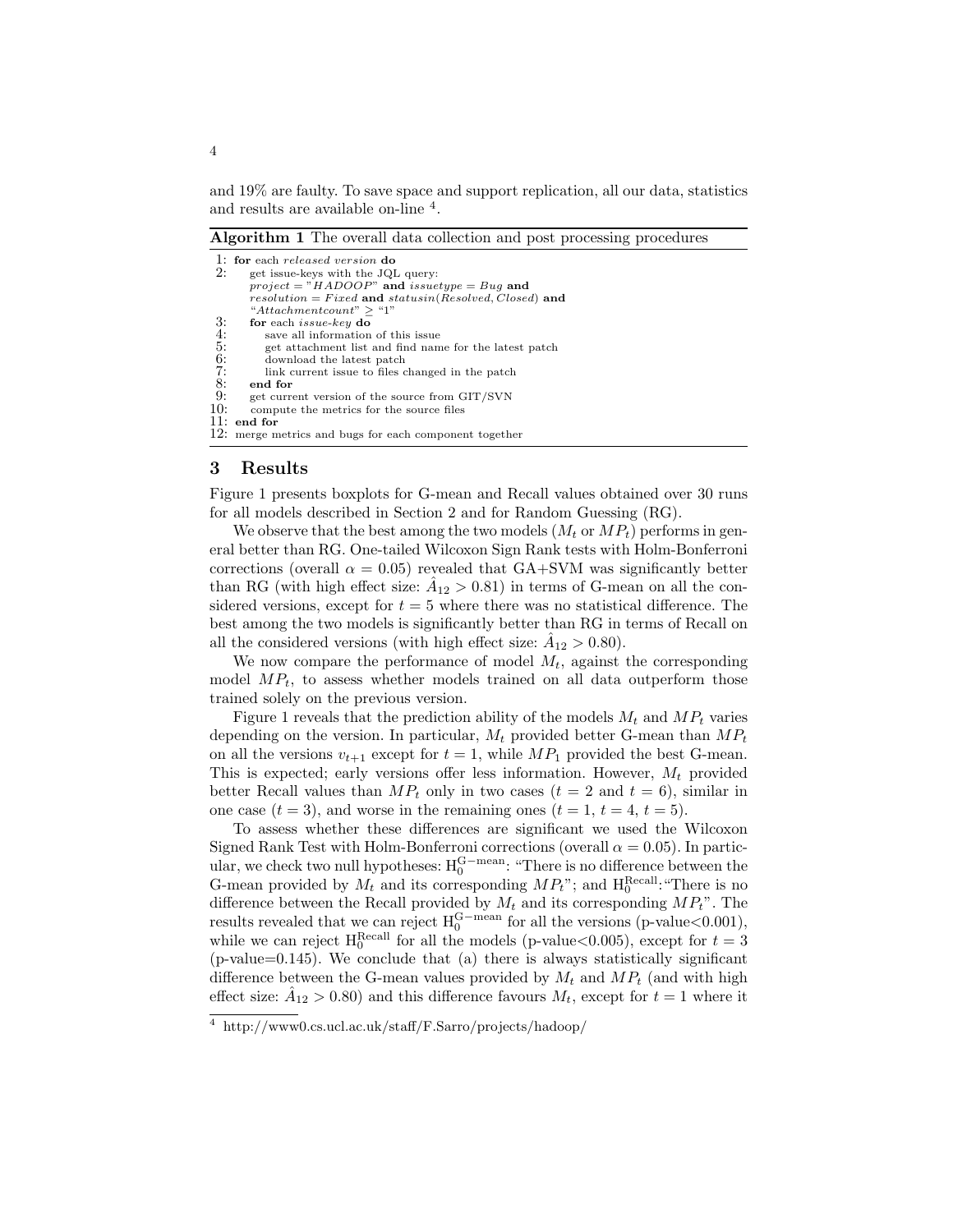favours  $MP_t$ ; (b) there is statistically significant difference between the Recall values provided by  $M_t$  and  $MP_t$  (and with high effect size:  $\hat{A}_{12} > 0.70$ ): in three cases  $(t = 1, t = 4, t = 5)$  this difference favours  $MP_t$ , in two cases  $(t = 2$  and  $t = 6$ ) it favours  $M_t$ .

These findings from Hadoop indicate that engineers who want to find all faulty components may get better results using models trained solely on the previous version, discarding the extra 'information' present in the version history. Since these results indicate that models  $MP_t$  are potentially useful, we now move on to investigate them in more detail.

We investigate the performance of a model,  $MP_t$ , built from version t, at predicting faults in each and all of the subsequent versions. Figure 2 shows the median performances. We observe that the G-mean does not always decrease with time (e.g.,  $MP_3$  and  $MP_4$ ), even though earlier models (e.g.,  $MP_0$  and  $MP_1$ ) do tend to become less competitive with time. Once again, Recall is different. We see a lower variation in performance and also, perhaps more importantly, we observe models that remain competitive over many subsequent releases. For instance,  $MP_0$  remains competitive throughout most of the first 8 versions of Hadoop. We also observe that models trained on the most recent version are not always the best fault predictors (e.g.,  $MP_3$  outperforms  $MP_5$  for fault prediction in version  $v_6$ ). This suggests that dynamic adaptive prediction systems [11, 10] are required, so that we can automatically recognise the best-suited model for each version.



Fig. 1: G-mean (a) and Recall (b) obtained by  $M_t$ ,  $MP_t$  and RG for predicting faults in version  $v_{t+1}$ , over 30 runs



5